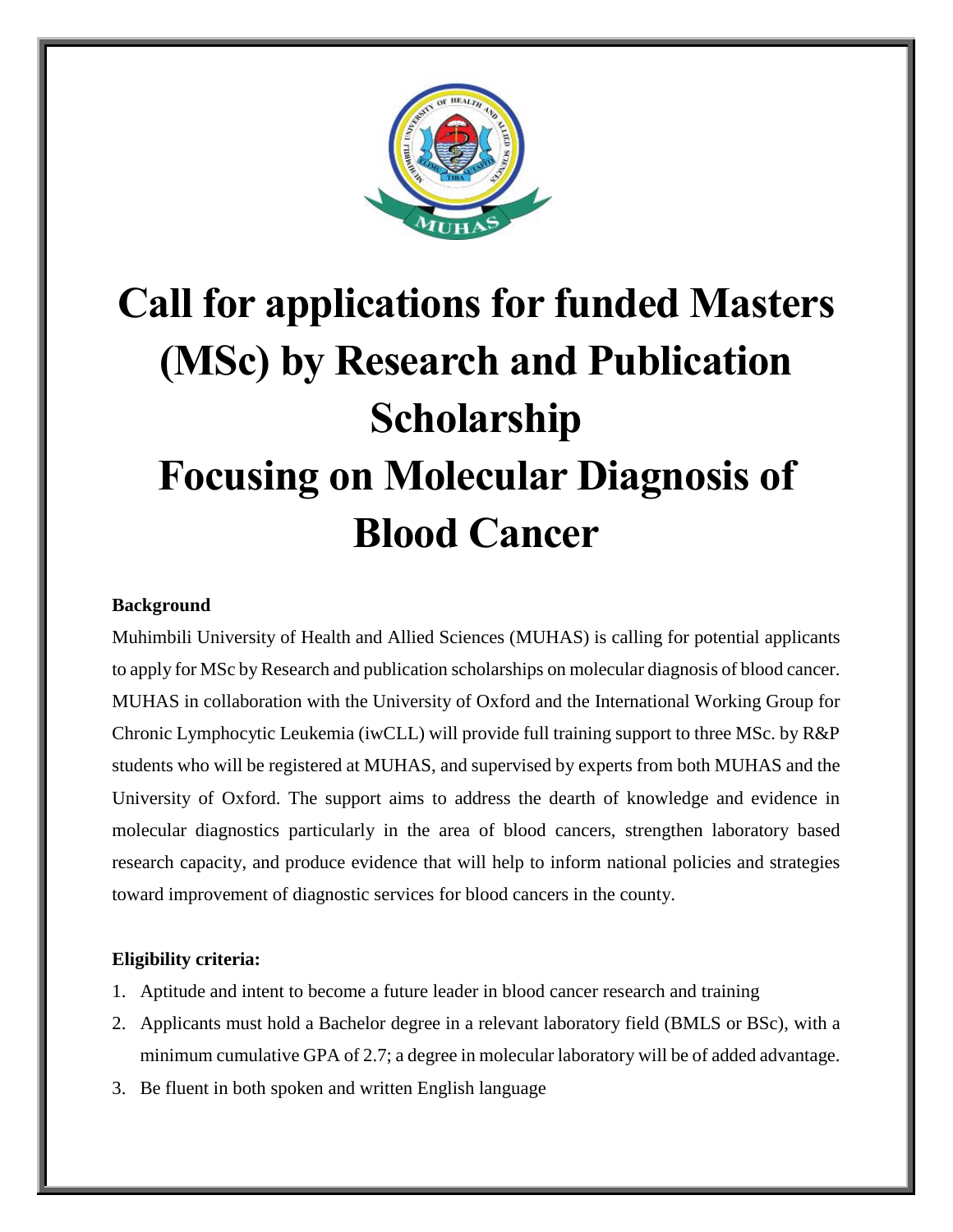- 4. The applicant must demonstrate basic experience in health related research using basic level quantitative or qualitative methods.
- 5. Committed to the program and willingness to work with mentoring team, attend all meetings, and workshops, with approval (as needed) for work release.
- 6. Permission from the current employer to engage in Masters by Research and Publication training.

## **Personal attributes:**

The program seeks applicants with strong interests in laboratory related work and blood cancer, who can work independently, highly motivated, able to work with others and ready to be mentored, and have excellent written and verbal communication skills.

Further, the program seeks for individuals who are ready to be leaders in blood cancer research that entails mentoring others, teaching junior students and faculties, and taking part in ongoing research in addition to their training and research goals.

## **Application:**

The application for this MSc program will follow MUHAS standard guidelines for postgraduate students. However, to be shortlisted for the scholarship, candidates must submit the following documents:

- 1. Application cover letter
- 2. Biosketch/CV (containing academic and employment history, teaching/professional work, awards, publications/contribution to science)
- 3. Certified copies of academic transcripts and other relevant certificates
- 4. Two letters of support from potential academic supervisors from research or training institutions (indicating name, institution, e-mail, telephone number and relationship to the candidate) – see MUHAS guidelines for eligibility criteria for MSc by  $R\&P$  supervisors
- 5. A 1-page personal statement

#### **What the program offers:**

1. Opportunity to train and become a global leader in blood cancer research through coursework, international experiential learning, mentorship, and independent research in blood cancer research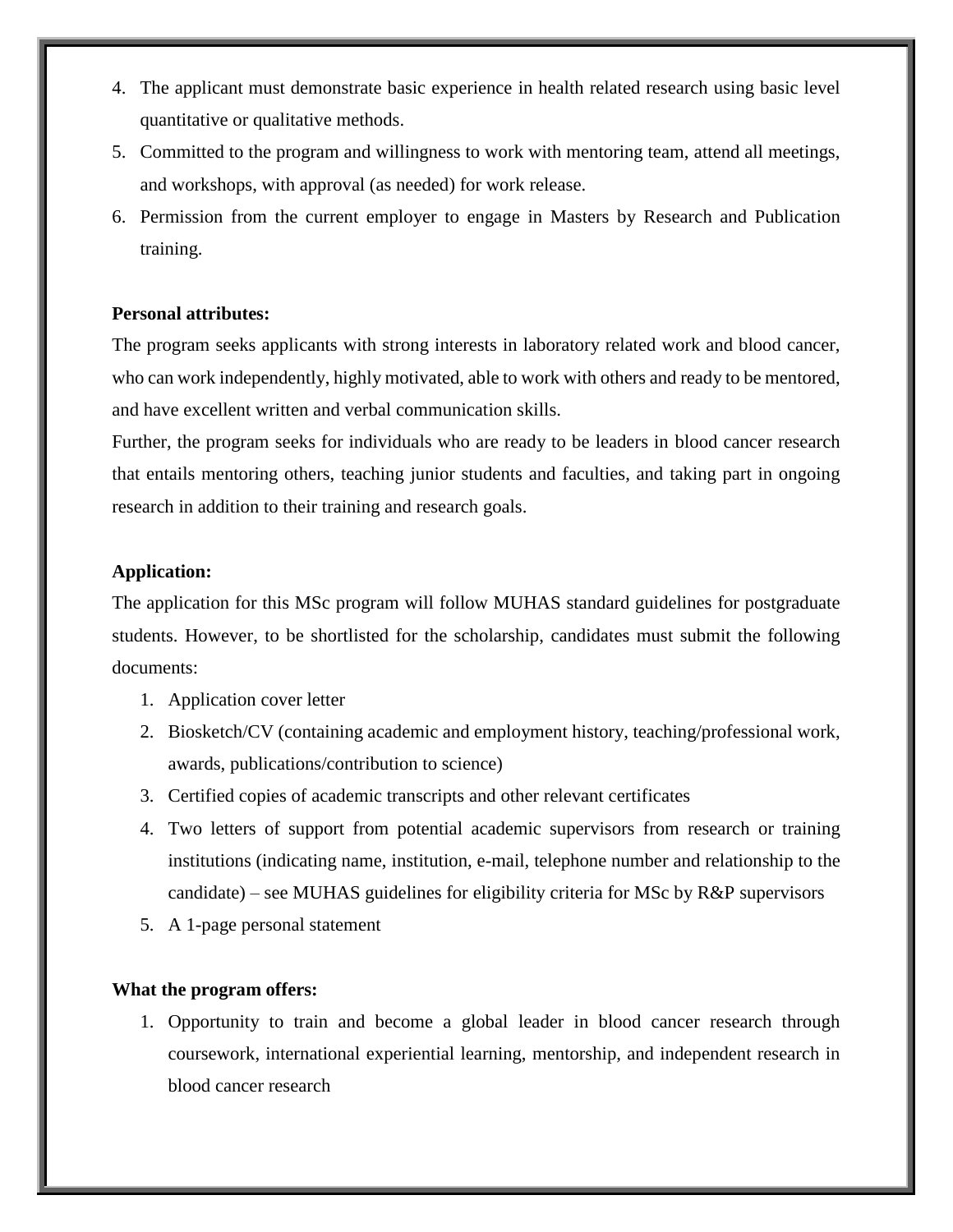- 2. Courses that will give you advanced learning and competencies in research and blood cancer at MUHAS and the University of Oxford
- 3. Mentorship from experts in blood cancer and research at MUHAS, and other international sites within the partner institutions
- 4. Opportunity to present your research findings in local and international conferences relevant to blood cancer
- 5. A good academic and research environment with dedicated and enthusiastic colleagues and mentors
- 6. Ability to work independently while enjoying free interaction with research leaders within the two institutions
- 7. Opportunity to engage in ongoing research in both institutions suitable to further build your research competencies
- 8. Opportunity to work with Ministry of Health and PORLAG in addressing blood cancer research gaps and implementation research
- 9. Full scholarship for training and research at MUHAS; conference and publications support, travel to attend earmarked specific courses, and a students' stipend for the registered students.

# **What is expected from you:**

- 1. To work and finish the MSc. By R&P requirements within the 2-year period of the scholarship
- 2. Competencies to develop and run research in blood cancer and supervise/mentor others behind you
- 3. Published 2 manuscripts emanating from your MSc research as per MUHAS guidelines (1 published/accepted, 1 submitted to an international peer reviewed scientific journal at the time of defending the thesis)
- 4. Attend and earn a minimum of 30 credits for mandatory foundation courses in research ethics, research methodology, biostatistics, scientific writing, philosophy/theory of science and communicating science
- 5. Attend elective courses as prescribed by supervisors
- 6. Present original research in at least 1 national and 1 international scientific conferences
- 7. Engage in the training of others in blood cancer research
- 8. Adhere to MUHAS guidelines, rules, and regulations